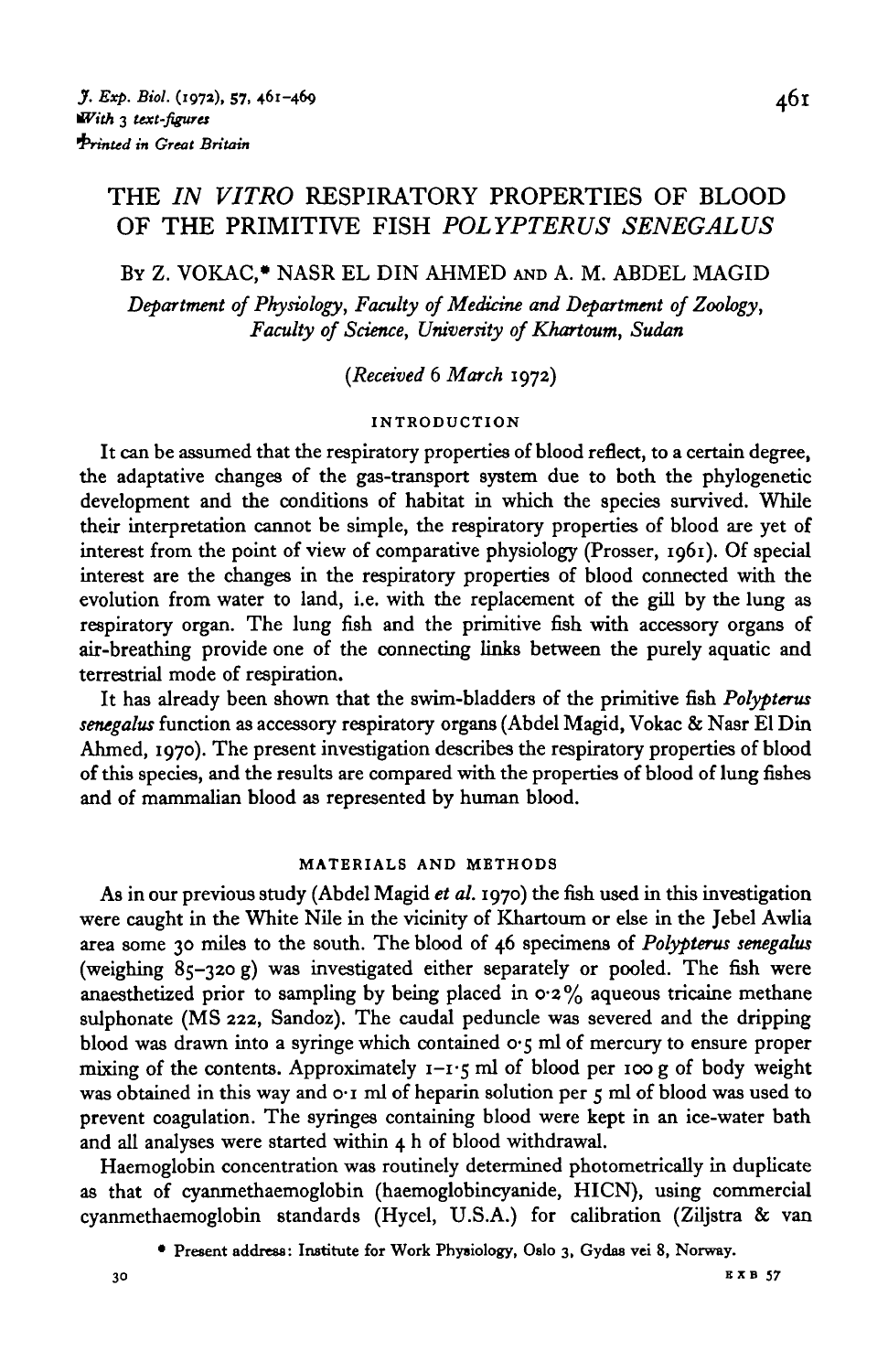# 462 Z. VOKAC AND OTHERS

Kampen, 1960). A Unicam spectrophotometer SP. 500 was used for determination on extinction curves of cyanmethaemoglobin and oxyhaemoglobin solutions in the 460- 590 m $\mu$  range (slit 0.03 mm). Packed cell volume was estimated in duplicate using a microhaematocrit centrifuge (7000 rev/min for 5 min). No correction for trapped plasma was applied. Erythrocyte count was carried out using Neubauer slide and Hayem solution for dilution of the blood. Mean corpuscular haemoglobin concentration and mean volume of erythrocytes were calculated from the primary values. The sizes of 100 erythrocytes and of their nuclei were determined with the aid of ocular micrometer in blood smears stained with Giemsa dye solution.

Equilibration of blood with known gas mixtures was carried out in a thermostated tonometer (Laud, 1951). The composition of the gas mixtures was controlled before each equilibration by duplicate analyses using a Scholander micro-analyser (Scholander, 1947). All equilibrations were carried out at 30 °C with the exception of the experiments in which the temperature shift of the  $O<sub>2</sub>$ -dissociation curve was investigated. Oxygen and carbon dioxide content in  $o \cdot \varsigma$  ml samples of the equilibrated blood were determined by combined analysis using a Van Slyke manometric apparatus and following the modifications of the original procedures as recommended by Bartels *et al.* (1963) and Consolazio, Johnson & Pecora (1963). The amount of dissolved oxygen in the blood at 30 °C was calculated by extrapolation as 0.34 ml/100 ml at  $P_{\Omega}$ , 100 mmHg (Bartels *et al.* 1963). pH was measured with an Astrup micro-electrode (E 5021) and pH meter (PHM 27, Radiometer, Copenhagen) thermostatically maintained at the temperature of the equilibrated blood.

#### **RESULTS**

### *Haematological observations*

The haematological investigation performed in nine specimens chosen at random revealed a high inter-individual variation of the assessed values (Table 1). However, a distinct pattern can be traced in the results. The parallel decrease of haemoglobin concentration, haematocrit and erythrocyte count, connected with the increase of mean erythrocyte volume, indicates the presence of various degrees of anaemia of macrocytic type in at least one-third of the investigated specimens. The most constant value was that of the mean corpuscular haemoglobin concentration (approximately 32 g/100 ml), which decreased markedly only in specimen No. 9, suffering from the highest degree of anaemia.

The average size of 100 erythrocytes in smears of blood of specimen No. 3 (Table 1) was  $17.7 \pm 1.2 \times 10.3 \pm 0.9 \mu m$ . The average size of the nuclei of the measured cells was  $7 \cdot 1 \pm 0.4 \times 4 \cdot 1 \pm 0.7$   $\mu$ m.

Observed through the microscope the nucleus seems to occupy a large proportion of the cell area. But when the average volumes of both the cell and the nucleus were calculated, in the first approximation, as ellipsoids using the assessed mean diameters, the volume of the nucleus (18  $\mu$ m<sup>3</sup>) amounted to only 6-7% of the volume of the cell  $(275 \ \mu m^3)$ . Since the nucleus does not contain haemoglobin, the true intracellular concentration of haemoglobin in the erythrocyte cytoplasm of *Polypterus* can be assumed as approximately  $34$  g/100 ml.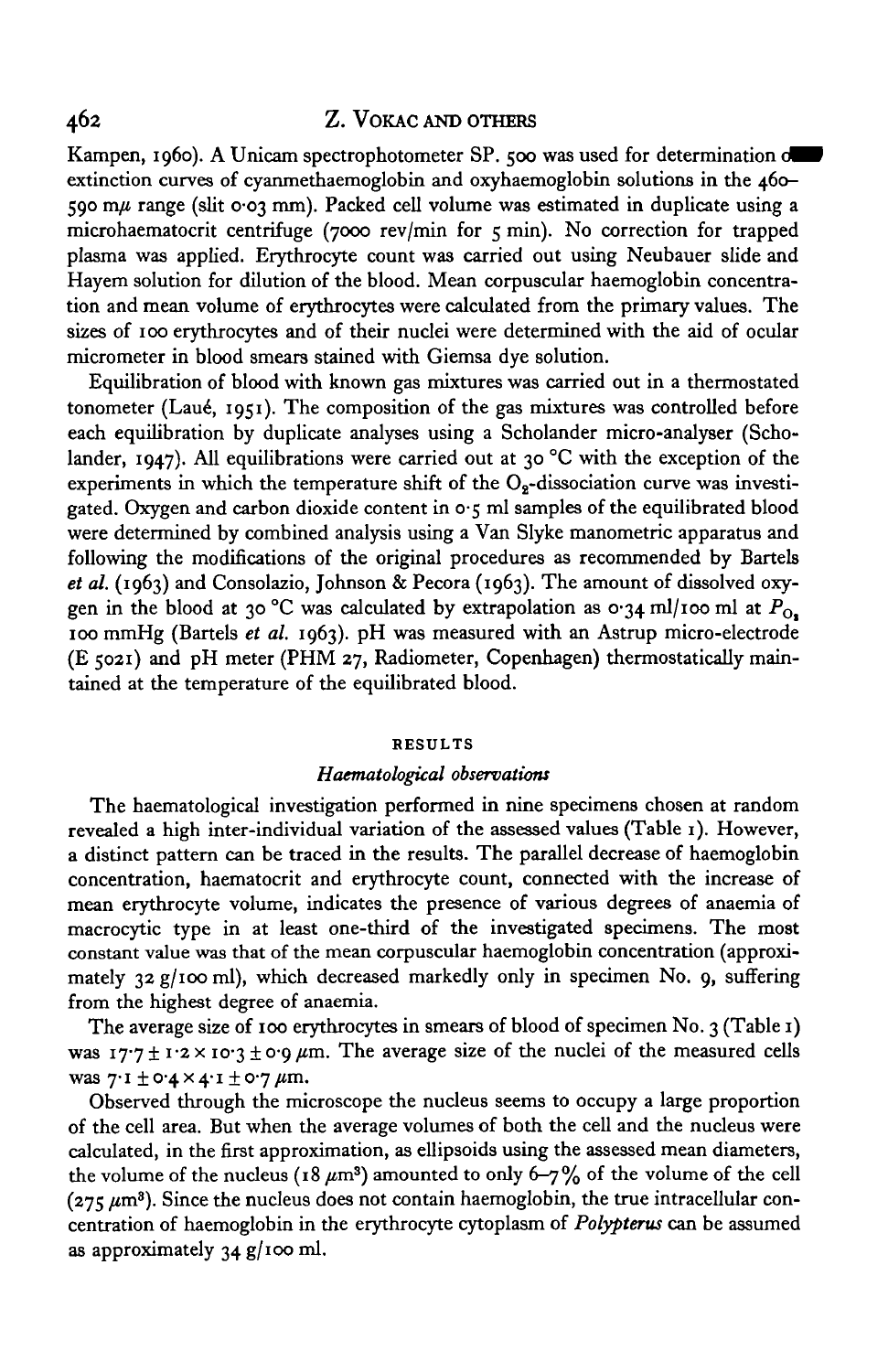Table 1. *Haemoglobin concentration (Hb), packed cell volume (PCV), mean corpuscular haemoglobm concentration (MCHC), red blood cell count (RBC) and mean erythrocyte volume (MEV) in nine specimens of* Polypterus



Fig. 1. Comparison of extinction curves of solutions of oxyhaemoglobin (HbO<sub>a</sub>) and cyan-<br>methaemoglobin (HICN) (Hb ~ 0.03 mM/l) for human blood and for *Polypterus* blood.

# *Transport of oxygen*

With the exception of a small, dissolved proportion, the oxygen is transported by blood bound to haemoglobin. In order to find out whether the conventional photocolorimetric methods were suitable for the determination of haemoglobin concentration in the blood of *Polypterus,* the extinction curves of oxyhaemoglobin and cyanmethaemoglobin solutions were compared with those of human haemoglobin. Fig. 1 shows that the maxima were found at the same wavelengths as in solutions of human haemoglobin (Ziljstra, 1953) and that the course of the extinction curves of the solutions of *Polypterus* haemoglobin was strictly parallel to the course of the human ^urves.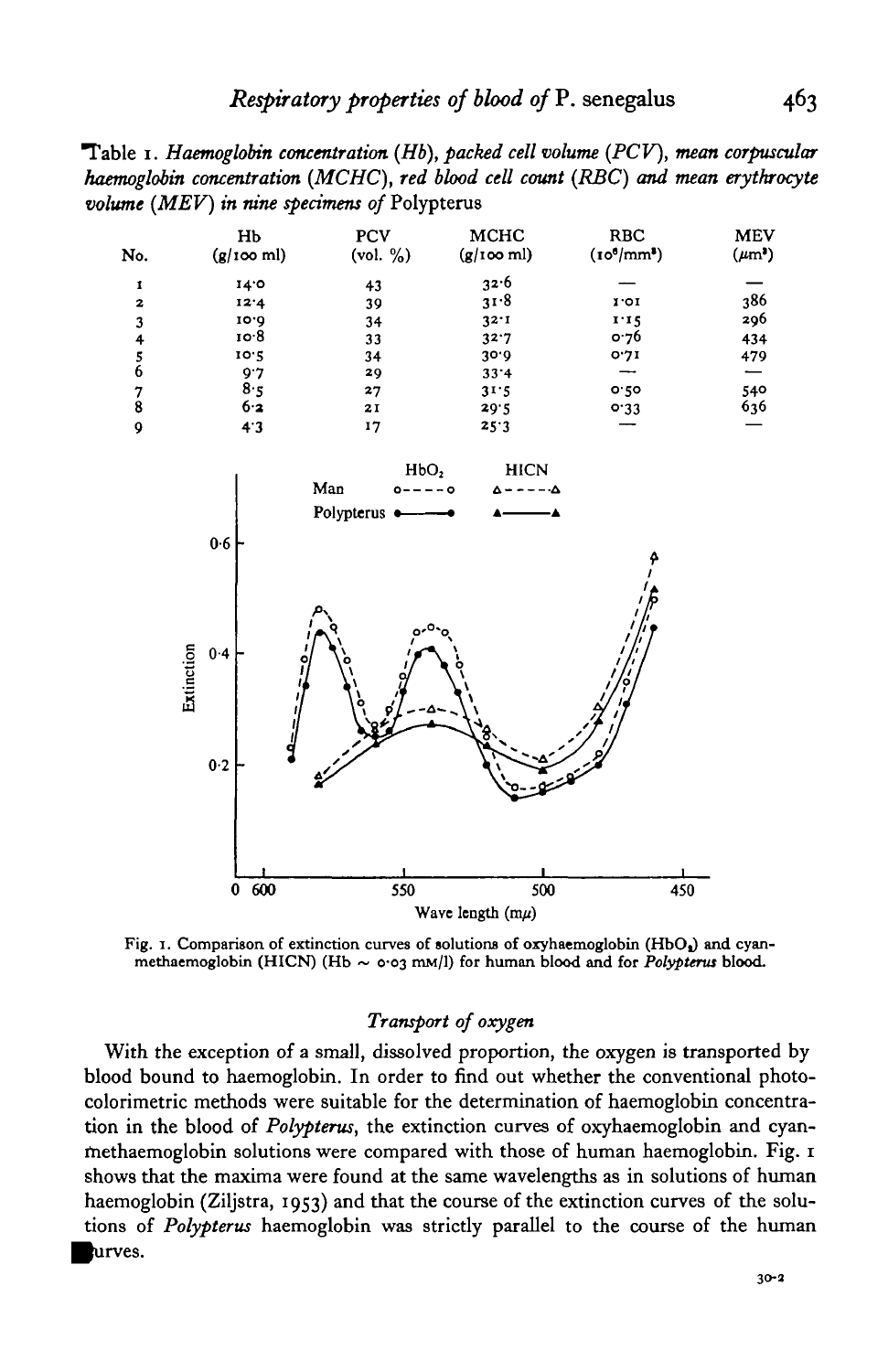|   |                  | - - - |                          |                                                     |                                | --                     |                |                      |
|---|------------------|-------|--------------------------|-----------------------------------------------------|--------------------------------|------------------------|----------------|----------------------|
| N | HЬ<br>(g/100 ml) | pН    | $P_{\rm CO_2}$<br>(mmHg) | $C_{\text{HOO}_3-p}$<br>$(m\text{-}\text{equiv}/l)$ | $O_2$ cap<br>$m$ / $\infty$ ml | $C_{0}$<br>(ml/100 ml) | $S_{0}$<br>(%) | $C_{0}$ /Hb<br>(m/g) |
| 5 | 10.3             | 7.74  | 5                        | 7.0                                                 | 13.8                           | 13.7                   | 99.3           | 1.33                 |
|   | 10.8             | 7.70  | 6                        | $7.7^{\bullet}$                                     | 14.5                           | 14.6                   | 100.7          | 1.35                 |
| 5 | 10.3             | 7.65  | 8                        | 9.2                                                 | 13.8                           | 13.7                   | 99.3           | 1.33                 |
| 5 | 10.3             | 7.50  | 16                       | 13.0                                                | 13.8                           | 13.8                   | 100.0          | 1.34                 |
|   | 10.4             | 7.49  | 6                        | 5.1                                                 | 13.9                           | 13.7                   | 98.6           | 1.32                 |
| 4 | 10 O             | 7.47  | 6                        | 4.4                                                 | 13.4                           | 13.3                   | 99.3           | 1.33                 |
| 2 | 10.4             | 7.35  | 30                       | 17.2                                                | 13.0                           | 13.4                   | 96.4           | 1.29                 |
| 5 | 10.3             | 7.32  | 30                       | 16.1                                                | 13.8                           | 13.6                   | 08.6           | 1.32                 |
|   | 10.4             | 7.16  | 31                       | 11.2                                                | 13.9                           | 13.0                   | 93.5           | 1.25                 |
| 1 | 140              | 7.13  | 31                       | $10.7$ <sup>*</sup>                                 | 18.8                           | 17.4                   | 92.6           | I.24                 |
| 4 | 10.0             | 7.07  | 30                       | 8.7                                                 | 13.6                           | 12.6                   | 94.0           | 1.26                 |
| 2 | 11.5             | 7.00  | 30                       | $7.7$ <sup>*</sup>                                  | 15.4                           | 14.4                   | 93.5           | 1.25                 |
|   |                  |       |                          |                                                     |                                |                        |                |                      |

Table 2. Root effect. Calculated oxygen capacity (O<sub>2</sub> cap.) and estimated oxygen *content*  $(C_{\Omega})$  of blood of various pH equilibrated at  $P_{\Omega}$  200-220 mmHg





Fig. 2. (A) Oxygen dissociation curve of *Polypterus* blood. Hb 10.8 g/100 ml, PCV 35 vol. %.<br>(B) The same curve, and oxygen dissociation curve of human blood in bi-logarithmic coordinates. Ordinate: % HbO<sub>s</sub> as log 100 H

Table 2 enables a comparison of the calculated oxygen capacity (O<sub>2</sub> cap.) of *Polypterus* blood, arrived at as haemoglobin concentration (Hb) multiplied by Hiifner's coefficient 1.34, and the estimated amount of oxygen  $(C_{O_2})$  bound to haemoglobin in samples of blood equilibrated in various experiments at  $P_{O_2}$  200-220 mmHg. The samples usually contained pooled blood of 2-5 specimens *(N)* and their haemoglobin concentrations were well within the range found in the individual specimens (Table 1). The pH at the end of the equilibration depended both on the partial pressure of carbon dioxide in the equilibrating gas  $(P_{CO_2})$  and on the amount of metabolic acids in the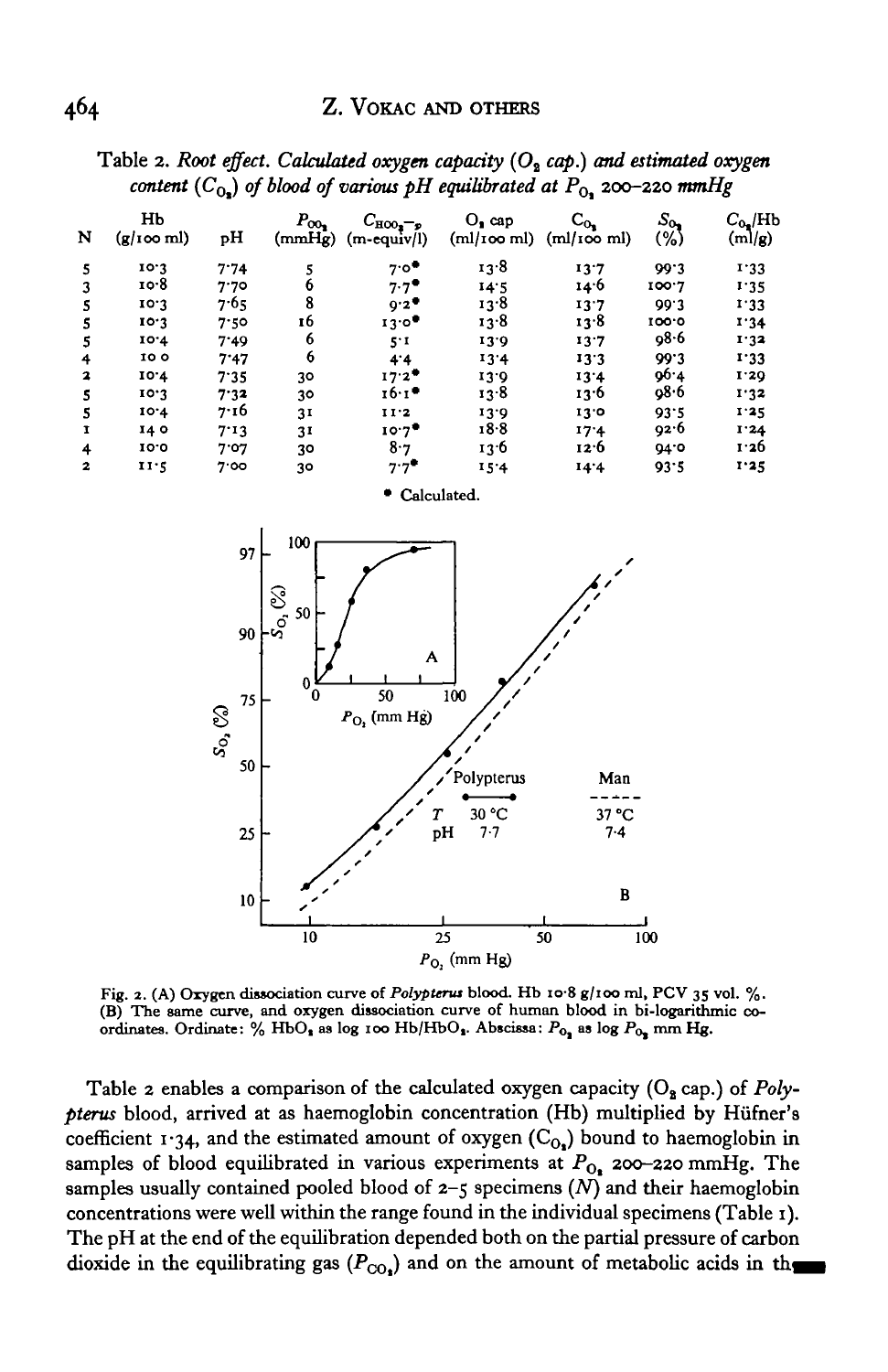|                                                               | Polypterus    | Protopterus |             | Leipidosiren Neoceratodus | Man     |
|---------------------------------------------------------------|---------------|-------------|-------------|---------------------------|---------|
| Temperature (°C)                                              | 30            | 25          | 23          | 18                        | 37      |
| Hb(g/100 ml)                                                  | $10 - 14$     | 6.2         |             |                           | 15      |
| $PCV$ (vol. $\%$ )                                            | $30 - 43$     | 25          | $14 - 19$   | $24 - 36$                 | 44      |
| MCHC (g/100 ml)                                               | $31 - 33$     | 24.8        |             |                           | 34      |
| O capacity (ml/100 ml)                                        | $13.5 - 18.5$ | 6.8         | $4.9 - 6.8$ | $6.0 - 0.0$               | 20      |
| $P_{50}$ (mmHg at $P_{00}$ 6 mmHg)                            | 23.5          | 12          | 11          | 15                        | 26.6    |
| $\Delta$ log $P_{10}/\Delta$ pH (Bohr effect)                 | $-0.43$       | $-0.47$     | $-0.24$     | $-0.62$                   | $-0.48$ |
| $\Delta$ log $P$ 50/ $\Delta T$ (temperature<br>shift)        | 0.022         | 0.028       |             | 0.013                     | 0.024   |
| Root effect                                                   | 士             |             |             | $\bullet$                 | $\circ$ |
| $C_{HOO_2}$ -/ $\Delta$ pH (buffering<br>capacity, m-equiv/l) | $-15.4$       | $-15.2$     | $-14.9$     | $-13.3$                   | $-31$   |
| $COOn/On$ cap<br>(Haldane effect mm/l)                        | $-0.10$       | ۰           | $-0.12$     | $-0.25$                   | $-0.13$ |

Table 3. *Respiratory properties of blood of* Polypterus, *lungfishes and man*

True' MCHC  $\sim$  34 g/100 ml.



**Fig. 3. CO, combining power in oxygenated blood of** *Polypterui.* **Hb 10-3 g/100 ml, PCV 34 vol. %.**

drawn blood as indicated by the different concentrations of plasma bicarbonate  $(C_{\text{HCO}_{\bullet}-p})$  at the same  $P_{\text{CO}_{\bullet}}$ 

The oxygen saturation  $(S_0)$  was calculated as the ratio of the measured amount of oxygen bound to haemoglobin  $(C_0)$  i.e. of the oxygen content of blood minus the amount of dissolved oxygen, and the calculated oxygen capacity ( $O<sub>2</sub>$  cap.). A complete saturation was found at pH  $7.47-7.74$  confirming that under these conditions approximately 1.34 ml of oxygen was bound to 1 g of haemoglobin  $(C_{Q_0}/Hb)$ . The saturation decreased slightly in the lower range of  $pH (700 - 716)$ , showing a small Root effect in the blood of *Polypterus* (Root, 1931).

The oxygen dissociation curve determined in pooled blood of three specimens (Hb 10.8 g/100 ml, PCV 35 vol.  $\%$ ) showed a typical sigmoid shape (Fig. 2A). Drawn *m\* logarithmic coordinates (Fig. 2B), the dissociation curve becomes almost linear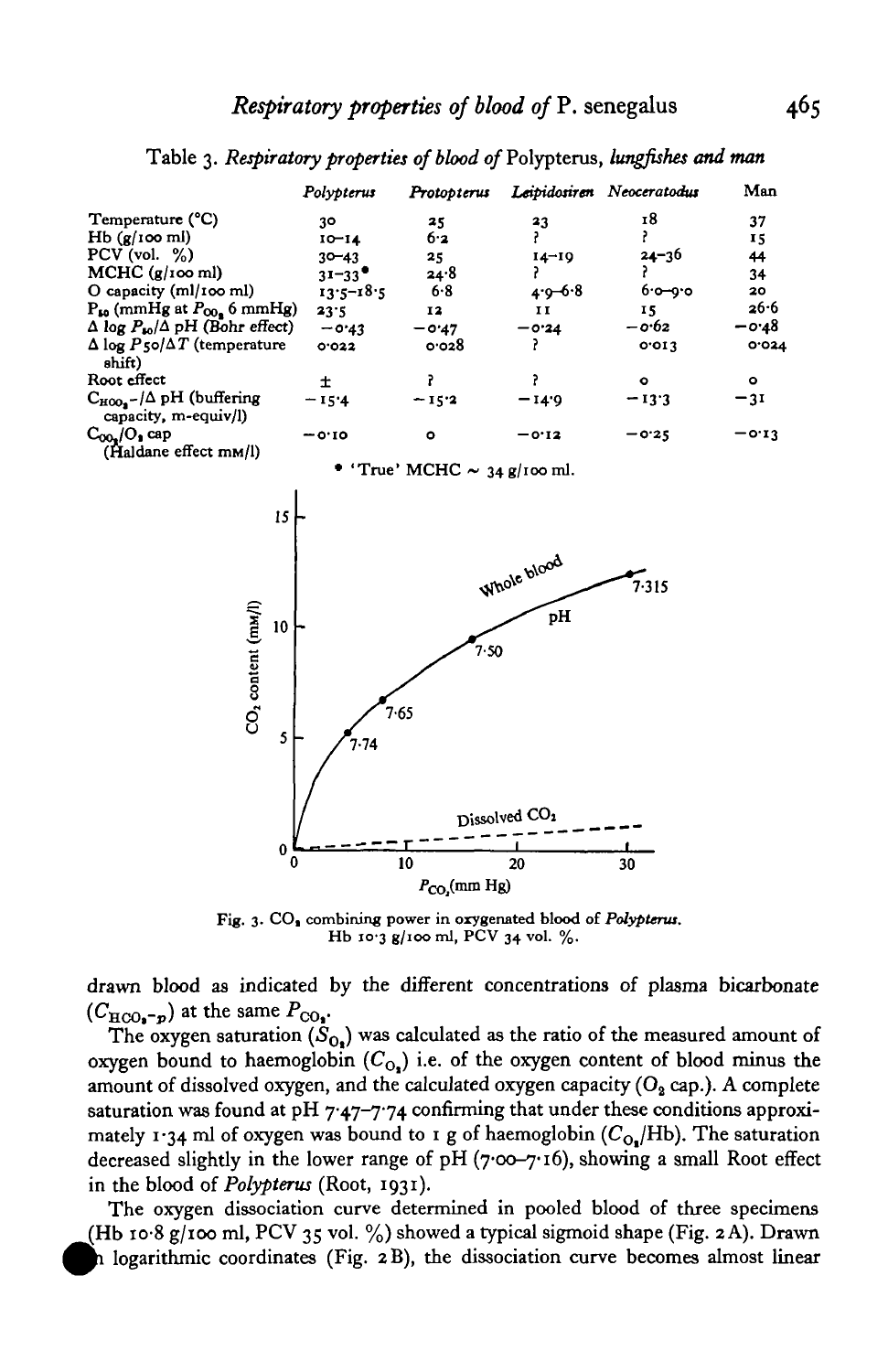# 466 Z. VOKAC AND OTHERS

and the  $P_{0}$ , at 50% saturation (P50) as well as the changes of P50 due to the temperature ture and pH shift of the curve can be read more accurately than when the usual linear coordinates are used (Dill *et al.* 1940). P50 of the investigated *Polypterus* blood at 30 °C and pH 7.7 was 23.5 mmHg as compared with P 50 26.6 mmHg of the standard dissociation curve in man (Severinghaus, 1968). The curves were parallel.

The oxygen affinity may be affected by change of pH, and the Bohr effect in *Polypterus* blood between pH 7.3 and 7.6 at 30 °C corresponded to  $\Delta$ log P<sub>50</sub> =  $-\text{o}$ -43 $\Delta$ pH. The effect of temperature on the position of the dissociation curve was investigated between 20 and 30 °C. and can be expressed as  $\Delta \log P$ 50 = 0.022 $\Delta T$ .

### *Transport of carbon dioxide*

Fig. 3 shows the  $CO<sub>8</sub>$  combining power in oxygenated blood pooled from five specimens of *Polypterus* (Hb 10.3 g/100 ml, PCV 34 vol. %). The CO<sub>2</sub> dissociation curve had a typical steep initial portion and its slope even at  $P_{\text{CO}_2}$  30 mmHg was markedly steeper than that for the dissolved carbon dioxide. The solubility of carbon dioxide at 30 °C in this blood of approximately 14 vol.  $\%$  O<sub>2</sub> capacity was assumed, by extrapolation, as 0.0369 mM/l per mmHg  $P_{CO_8}$  (Bartels *et al.* 1963). Using the parameters of Fig. 3 the buffering capacity in the whole blood was calculated as  $\Delta C_{\text{HCO}_2}$ -/ $\Delta$  pH = -15.4 mM/l. The relationship between pH and  $C_{\text{HCO}_{\text{A}}-}$  was linear. An apparent increase in the buffering capacity caused by increased ability of the blood to take up  $CO<sub>2</sub>$  with progressive reduction in haemoglobin oxygen saturation (Haldane effect) could be seen when the oxygen dissociation curve was construed. Using oxygen capacity as the measure of the concentration of active haemoglobin, the Haldane effect in the blood of *Polypterus* can be expressed as  $\Delta C_{\text{CO}_2}/\text{O}_2$  cap. =  $-$  o·10.

The dissociation constant of plasma carbonic acid  $(pK')$  was determined by measuring the  $CO<sub>2</sub>$  content and pH in separated plasma of six samples of blood equilibrated at various values of  $P_{CO_2}$  and assuming the solubility of  $CO_2$  in plasma at 30 °C. as 0.0362 mM/l per mmHg  $P_{CO_2}$  (Severinghaus, Stupfel & Bradley, 1956a). The range of pH of the samples was 7-07-7-55 and the calculated *pK'* of *Polypterus* plasma was found to be, on the average,  $\cos \theta$  higher than  $pK'$  of human plasma at corresponding pH and temperature 30 °C (Severinghaus *et al.* 1956b). The pK' arrived at in this way was used for calculation of plasma bicarbonate concentration  $(C_{\text{HCO}_{\bullet}-p})$  in Table 2.

Finally, Table 3 presents a comparison of parameters assessed in the blood of *Polypterus* with corresponding parameters in the blood of the lungfishes, *Protopterus aethiopicus* (Lenfant & Johansen, 1968), *Lepidosiren paradoxa* (Johansen & Lenfant, 1967), *Neoceratodus forsteri* (Lenfant, Johansen & Grigg 1966/7) and man (Bartels *et al.* 1963; Sigaard-Andersen, 1963; Severinghaus, 1968).

### **DISCUSSION**

Respiratory properties of blood belong to the various respiratory functions which enable the necessary exchange of oxygen and carbon dioxide between the environment and the tissues, and which contribute, at the same time, to the maintenance of acid-base equilibrium. An effective oxygen transport is, in the first instance, a function of oxygenbinding pigments.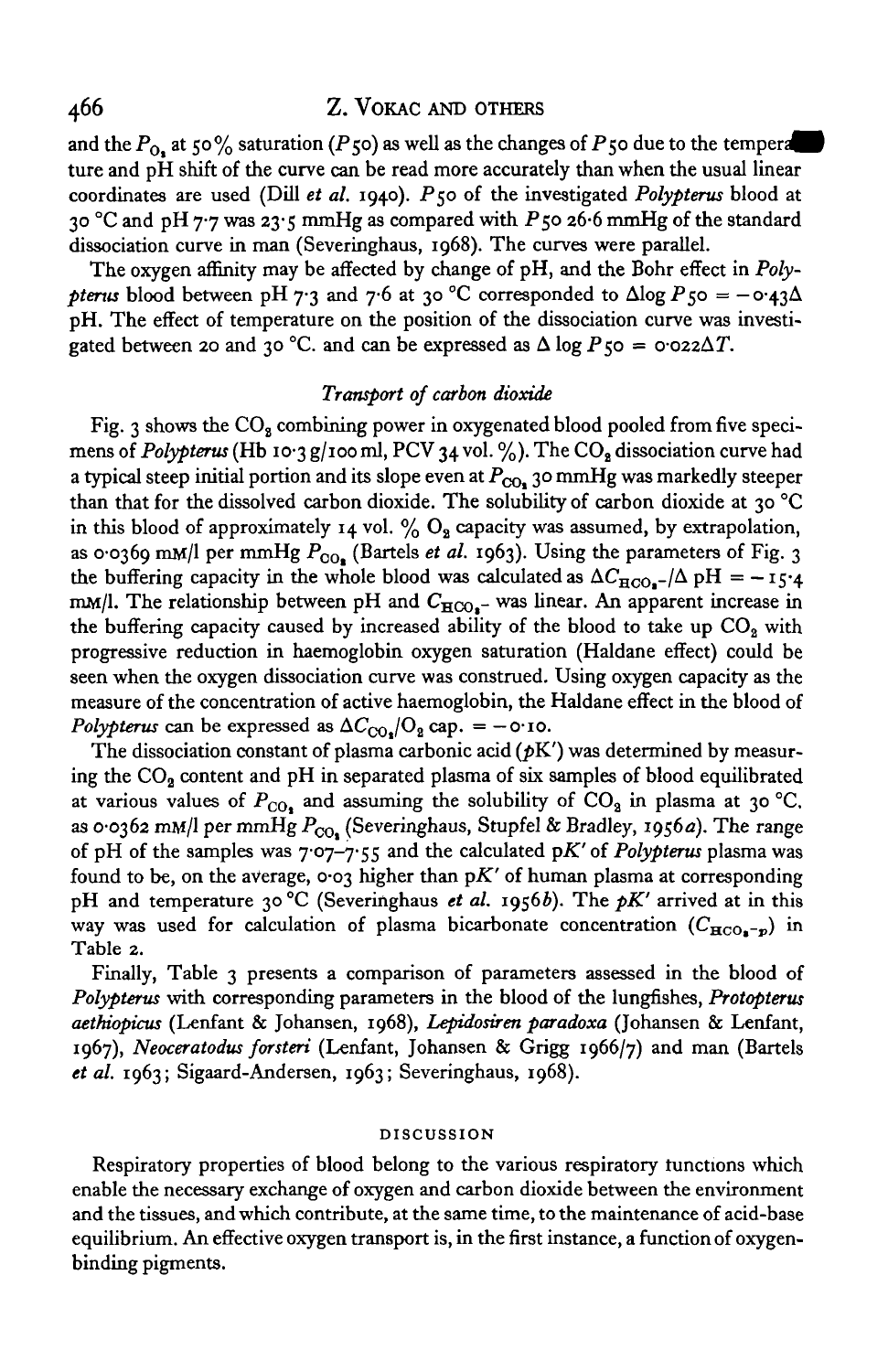# *Respiratory properties of blood of* P. senegalus 467

Several properties of the haemoglobin of *Polypterus* were found to be similar to those of mammalian haemoglobin, as represented by human haemoglobin. The absorption spectra of *Polypterus* oxyhaemoglobin and cyanmethaemoglobin solutions were identical with those of human haemoglobin solutions (Fig. 1). This allowed measurement of the haemoglobin concentration by conventional photocolorimetric methods.

A comparison of the measured oxygen capacity of blood and haemoglobin concentration yielded, at pH 7.3-7.7, approximately the same haemoglobin binding capacity of 1.34 ml  $O_9/g$  Hb as that of human blood. Only at pH lower than 7.2, a slightly less than complete saturation (Root effect), typical for blood of some fishes (Root, 1931), was found (Table 2). *In vivo,* the small Root effect is probably of no consequence for the efficiency of oxygen transport in *Polypterus.*

Disregarding the findings in species suffering from an apparent anaemia, the normal haemoglobin concentration in *Polypterus* appears to be rather high, 10-14 g per 100 ml blood (Table 1). Haemoglobin is contained in the erythrocytes, and an interesting observation was made concerning its corpuscular concentration. The actual concentration of haemoglobin in the cytoplasm of nucleated erythrocytes is always higher than that calculated from the haematocrit value because the nucleus occupies a part of the erythrocyte volume which does not contain haemoglobin. The' true' mean corpuscular haemoglobin concentration in *Polypterus* was found to be, on the average, approximately 34  $g/100$  ml erythrocyte cytoplasm. It was the same haemoglobin concentration as that assessed in non-nucleated mammalian erythrocytes, where it seems to be, for physico-chemical reasons, the maximal attainable concentration (Wintrobe, 1967). Hypoxia can be considered as one of the strongest impulses which induce erythropoiesis and haemoglobin formation, but the mean corpuscular haemoglobin concentration in Peruvian natives living permanently at an altitude of  $4500 \text{ m}$  ( $P_{\Omega}$ ) of the air 94 mmHg instead of 159 mmHg at sea level) was found to be unchanged in spite of their markedly increased haemoglobin concentration (Hurtado, 1945).

Compared to the relatively high oxygen affinity of haemoglobin in lungfishes, the oxygen affinity in *Polypterus* is low (Table 3). *In vivo,* the position of the oxygen dissociation curve is altered by changes in both the temperature and pH (Bohr effect). The comparatively high value of the temperature shift of the dissociation curve, similar to that of *Protopterus* (Lenfant & Johansen, 1968) and mammalian blood, is compatible with the rather uniform annual temperature of Nile water. The Bohr effect is not as conspicuously high as that in *Neoceratodus* (Lenfant, Johansen & Grigg, 1966), but it may be of importance as to the actual position of the oxygen dissociation curve in various parts of the circulatory system because the buffering capacity of *Polypterus* blood is rather low — approximately one-half of that of mammalian blood. The maintenance of acid-base equilibrium during respiration is helped by the Haldane effect, which, in the blood of *Polypterus* is of the same order of magnitude as in *Lepidosiren* (Johansen & Lenfant, 1967) and man.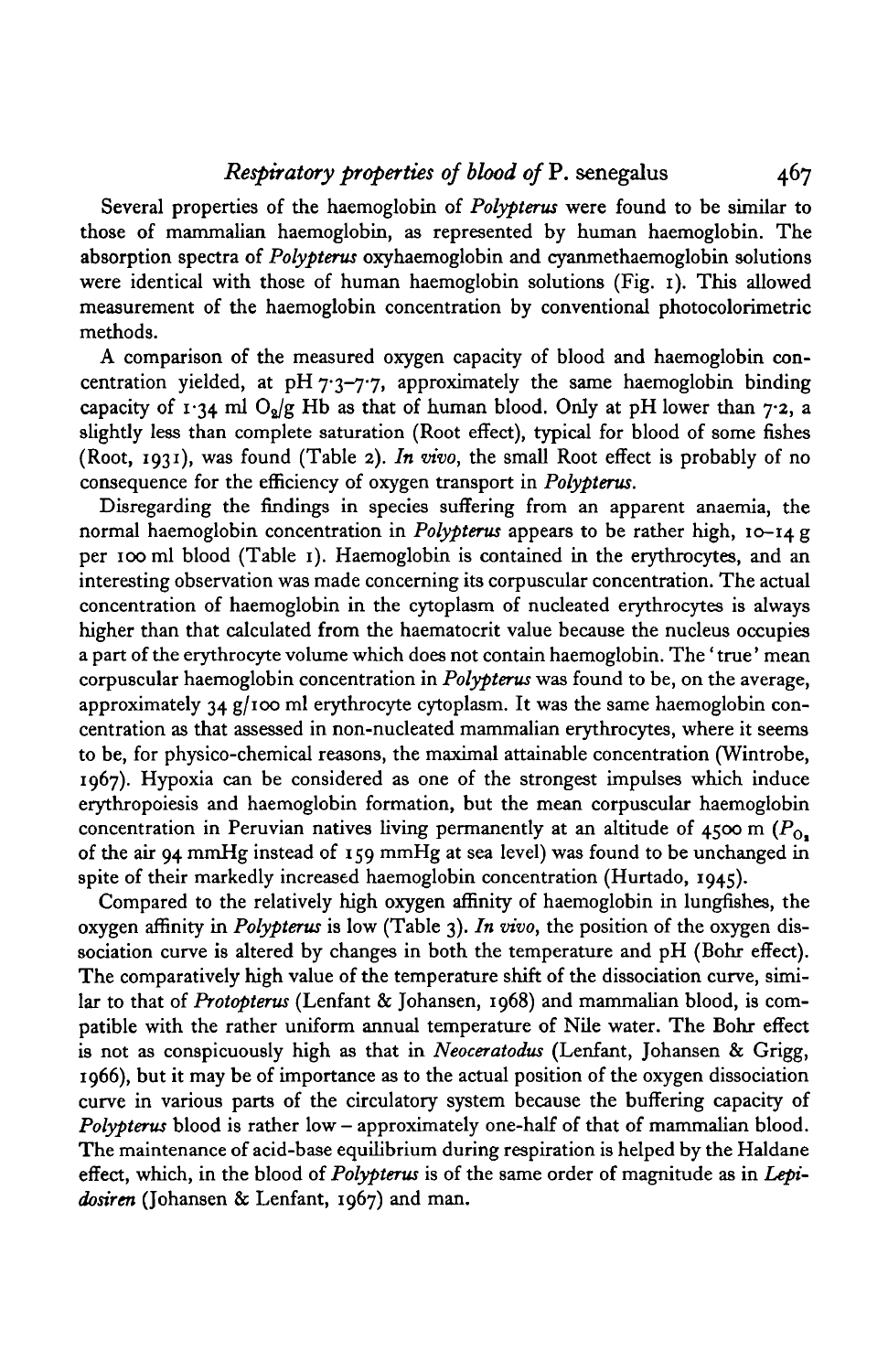#### SUMMARY

1. Respiratory properties of blood of *Polypterus senegalus* were studied *in vitro* at 30 °C.

2. The following values were found in species which did not suffer from an apparent anaemia: erythrocyte count o.7-1.15 x 10<sup>6</sup>/mm<sup>3</sup>, haemoglobin concentration  $10$ -14 g/100 ml, haematocrit 33-43 vol. %, mean erythrocyte volume 300-480  $\mu$ m<sup>3</sup>, and mean erythrocyte size  $18 \times 10 \mu m$ . Subtracting the calculated volume of the nucleus, the 'true' mean corpuscular haemoglobin concentration in the erythrocyte cytoplasm was found to be 34 g/100 ml, which corresponds to the haemoglobin concentration in the non-nucleated mammalian erythrocytes.

3. Transport of oxygen: The oxygen affinity of haemoglobin was found to be moderate, P50 being 23.5 mmHg at  $P_{CO_2}$  6 mmHg and pH 7.7. The  $O_2$  dissociation curve had a typical sigmoid shape. The oxygen capacity of the investigated samples was 13.5–18.5 ml/100 ml, showing a binding capacity of approximately 1.34 ml  $O_2$  per 1 g Hb at pH >  $7.3$ . A slight Root effect was observed at pH lower than  $7.2$ . The coefficients of the Bohr effect ( $\Delta$  log P  $\zeta$ o/ $\Delta$  pH) and of the temperature shift of the oxygen dissociation curve ( $\Delta \log P_5$ 0/ $\Delta T$ ) were  $-$  0.43 and 0.022, respectively.

4. Transport of carbon dioxide: the  $CO<sub>2</sub>$  combining power in oxygenated blood was 12.5 mM/l at  $P_{\text{OO}_2}$  30 mmHg and pH 7.3 and the CO<sub>2</sub> dissociation curve showed the typical steep initial portion. The buffering capacity of blood  $(C_{\text{HCO}_{2}}/\Delta \text{ pH})$  was moderate, the coefficient being  $-$  15.4. The Haldane effect was also found to be moderate,  $C_{\text{CO}_2}/O_2$  cap. being  $-\text{o-io}$ .

The dissociation constant of plasma carbonic acid ( $pK'$ ) was assessed to be 0.03 higher than that of human plasma at corresponding pH and temperature 30 °C.

5. The position of the absorption maxima of *Polypterus* oxyhaemoglobin and cyanmethaemoglobin solutions was the same as that of human haemoglobin solutions.

6. The results are compared with the respiratory properties of lungfish and human blood.

#### REFERENCES

- ABDEL MAGID, A. M., VOKAC, Z. & NASR EL DIN AHMED (1970). Respiratory function of the swim-<br>bladders of the primitive fish Polypterus senegalus. J. exp. Biol. 32, 27-37.
- bladders of the primitive fish *Polypterus senegalus. J. exp. Biol.* 53, 27-37. BARTELS, H., BUCHERL, E., HERTZ, C. W., RODEWALD, G. & SCHWAB, M. (1963). *Methods in Pulmonary Physiology.* New York, London: Hafner Publishing Company Inc. CoNSOLAZio, C. F., JOHNSON, R. E. & PBCORA, L. Y. (1963). *Physiological Measurements of Metabolic*
- *Functions in Man.* New York, Toronto, London: McGraw-Hill Book Company, Inc. DILL, D. B., GRAYBIEL, A. HURTADO, A. & TAQUINI, A. C. (1940). Der Gasaustausch in den Lungen

im Alter. Z. Altersforschung 2, 20-33.<br>HURTADO, A., MERINO, C. & DELGADO, E. (1945). Influence of anoxaemia on the hemopoietic activity.<br>*Archs. Int. Med.* 75, 284-323.

JOHANSEN, K. & LENFANT, C. (1967). Respiratory function in the South American lungfish, Lepidosiren paradoxa (Fitz). *J. exp. Biol.* 46, 205-18.

LAUÉ, D. (1951). Ein neues Tonometer zur raschen Aquilibrierung von Blut mit verschiedenen Gas-<br>drucken. Pflüg. Arch. ges. Physiol. 254, 142-3.<br>LENFANT, C. & JOHANSEN, K. (1968). Respiration in the African lungfish Protopt

*exp. Biol.* 49, 437-52. LENFANT, C, JOHANSEN, K. & GRIGO, G. C. (1966/7). Respiratory properties of blood and pattern of gas

exchange in the lungfish *Neoceratodus forsteri* (Krefft). *Resp. Physiol.* a, 1-21. PROSSER, C. L. & BROWN, F. A. Jr. (1961). *Comparative Animal Physiology.* Philadelphia, London;.

W. B. Saunders Co.